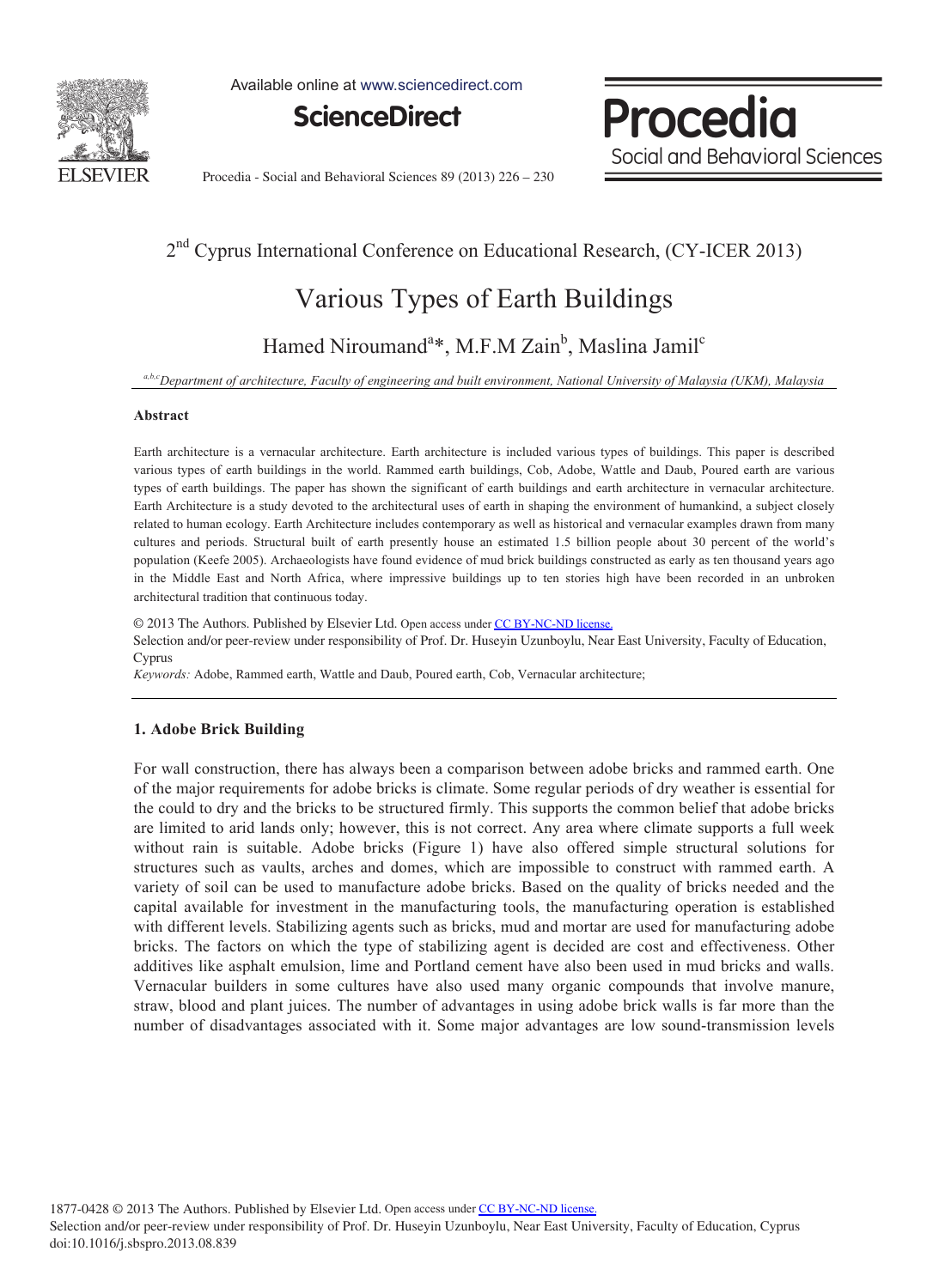through walls, solidity and security. Such walls are also considered in selecting the heating, ventilating and cooling systems. Adobe bricks are found to be fireproof and the investment of energy in basic materials is also very low. The major disadvantage of using adobe bricks; however, is their extra wall thickness that considerably decreases the ratio between the total building space and the usable interior space.

### **2. Rammed Earth Building**

The man-made equivalent for sedimentary rocks is rammed earth. For more than many thousand years, builders are making use of simple tools to compact soil in order to produce rock-hard structures. This has created some very beautiful and well-known wonders in the construction industry. Examples of such great architectures include the Alhambra in Spain, the great Kasbahs of Morocco and the long stretches of the Great Wall of China. China has evidences of some of the most previous works built from rammed earth, where archaeologists discovered walls made of rammed earth back from the Longshan Culture of the Late Neolithic period (between 2600 and 1900 B.C.E), the period between the Stone Age and the Bronze Age, a period when many cities in China were established. This technology of building structures using rammed earth later spread throughout the Middle East. The Phoenician trading empire was the one that introduced the technology in Europe and helped in laying the foundations of the rammed earth city of Carthage. A famous Roman historian called Gaius Plinius Secundus stated that Carthaginians taught this technology to Romans, and Romans disseminated the technology throughout other territories. He also provided evidences of a fortification built out of rammed earth by Hannibal 250 years ago and also mentioned rammed earth walls in Spain in his studies. The Romans spread the technology to southern France through the Rhone River valley, where they built the capital city, Gaul, which is called Lyon today. In the city of Lyon, substantial evidences of agricultural buildings and houses made of rammed earth are still visible today. Native Americans were practicing the technology much before the arrival of Europeans in America. Another notable rammed earth structure that began construction in 100 C.E., in Teotihuacan, Mexico, is the famous Pyramid of the Sun. This structure was built using 2 million tons of rammed earth along with stone and rises to an impressive height of 207 feet. The first time rammed earth European traditions arrived in Americas was from Spain. The oldest remains of a European structure in America are a restructured earth house belonging to the first formal European settlement and the city of La Isabella in the Dominican Republic. Christopher Columbus founded this on his second voyage to America in the year 1493. The technology of rammed earth further spread into the southern United States and South America with the Spanish conquest. In the mid-19th century, Chinese immigrants that had arrived to participate in the gold rush in California brought this technology to the western coast of the United States. In Dutch flat in California, a small store that was constructed of rammed earth in the year 1877 by Chinese immigrants still remains. During the same time as the gold rush was raging in the West, French immigrants that arrived in the southern United States were constructing plantation houses, churches, slave quarters and schools out of rammed earth. Other notable examples of rammed earth construction are the historic campus of the Southwest School of Art and Craft in Sumter, South Carolina built in 1850. While rammed earth was building its emphasis in the United States, Australians, on the other hand, were beginning to establish towns by compacting the soil of the Central Australian desert. Many French-making countries renamed rammed earth walls "Pise". Although when the rammed earth technology began is still not clear, researches conclude that it evolved from "puffed" mud wall construction. This is defined as a prehistoric mud type wall that was developed separately worldwide but is still currently used. Rammed earth walls that are placed with forms are similar to the construction using adobe bricks; however, the concept is totally different.